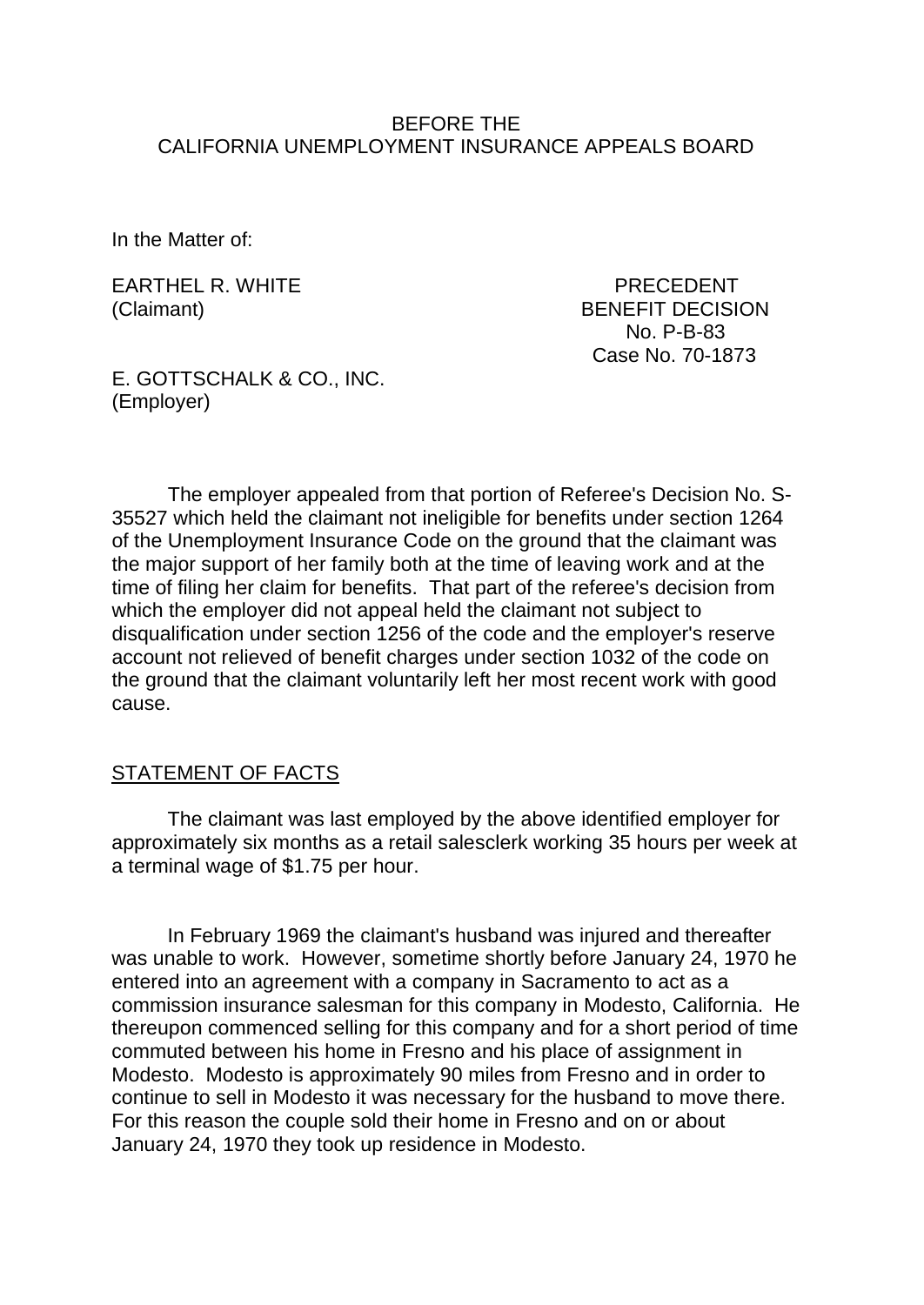It is the claimant's contention that she was the sole or major support of the family both at the time she left work and at the time she filed her claim for benefits because during the six months she worked for the above identified employer, her husband was totally unemployed and although he commenced performing services sometime before the claimant filed her claim for benefits, he enjoyed no income until after the claim had been filed.

# REASONS FOR DECISION

Section 1264 of the Unemployment Insurance Code provides in pertinent part as follows:

". . . an employee who leaves his or her employment . . . to accompany his or her spouse to or join her or him at a place from which it is impractical to commute to such employment . . . shall not be eligible for unemployment insurance benefits for the duration of the ensuing period of unemployment. . . . The provisions of this section shall not be applicable if the individual at the time of such voluntary leaving was and at the time of filing a claim for benefits is the sole or major support of his or her family."

The legislature of this state has provided in section 1264 that under the conditions enumerated therein a claimant is ineligible to receive unemployment insurance benefits. However, the legislature was aware that certain hardship would result from the application of this section. Therefore, the law included an "escape clause" which provided that section 1264 would not be applicable if the claimant was the sole or major support of the family both at the time of leaving work and at the time of filing the claim for benefits. However, in construing the "escape clause" we are bound by the rule that a person claiming to fall within the exception of a statute has the burden of clearly bringing himself within it, and must prove every fact essential to the invocation of the exemption. (Rheem Mfg. Co. v. Rheem, 295 F. 2d 473)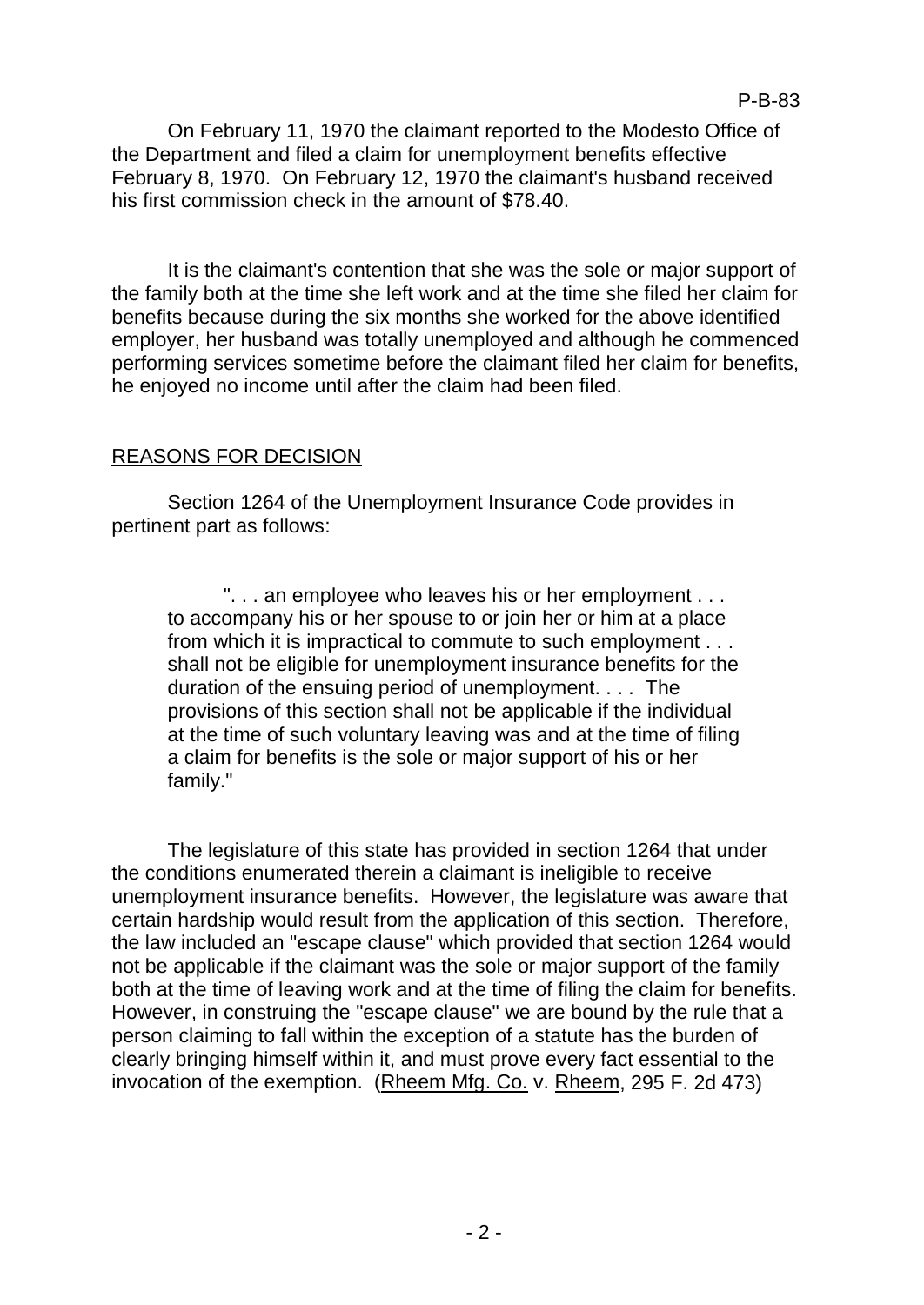In implementing section 1264, the Director of Employment (now Director of the Department of Human Resources Development) adopted section 1264-1(d), Title 22, California Administrative Code. This section reads as follows:

" 'Major support' of a family shall be presumed to be the family members, in the order provided below:

(1) The husband or father

(2) The wife or mother in any family in which there is no husband or father."

The presumption contained in the above cited section of the administrative code applies not only to the situation as it existed when the claimant left work, but to the situation as it existed at the time the claimant filed the claim for benefits. Thus, the burden is upon the claimant to overcome the presumption at both of the times mentioned.

It is clear in this matter that at the time the claimant left her work, she was, if not the sole support, at least the major support of the family because her husband had been unable to work for a considerable period of time and the only income the family enjoyed was that of the claimant. Thus, the presumption contained in the above cited section of Title 22, California Administrative Code, has been overcome insofar as it applies to the situation that existed at the time the claimant left her work. However, as pointed out above, this presumption also applies at the time the claimant filed her claim for benefits.

In this case the claimant was unemployed and was enjoying no income at the time she filed her claim for benefits. She presented no evidence to overcome the presumption that her husband was the major support at that time. In fact, her husband had entered into an agreement to sell insurance and commenced performing these services prior to the time the claimant filed her claim for benefits. Applying the presumption contained in section 1264-1(d) of the Administrative Code, it must be held that the claimant's husband was the major support of the family at the time she filed her claim for benefits. Therefore, she is ineligible for benefits under section 1264 of the code.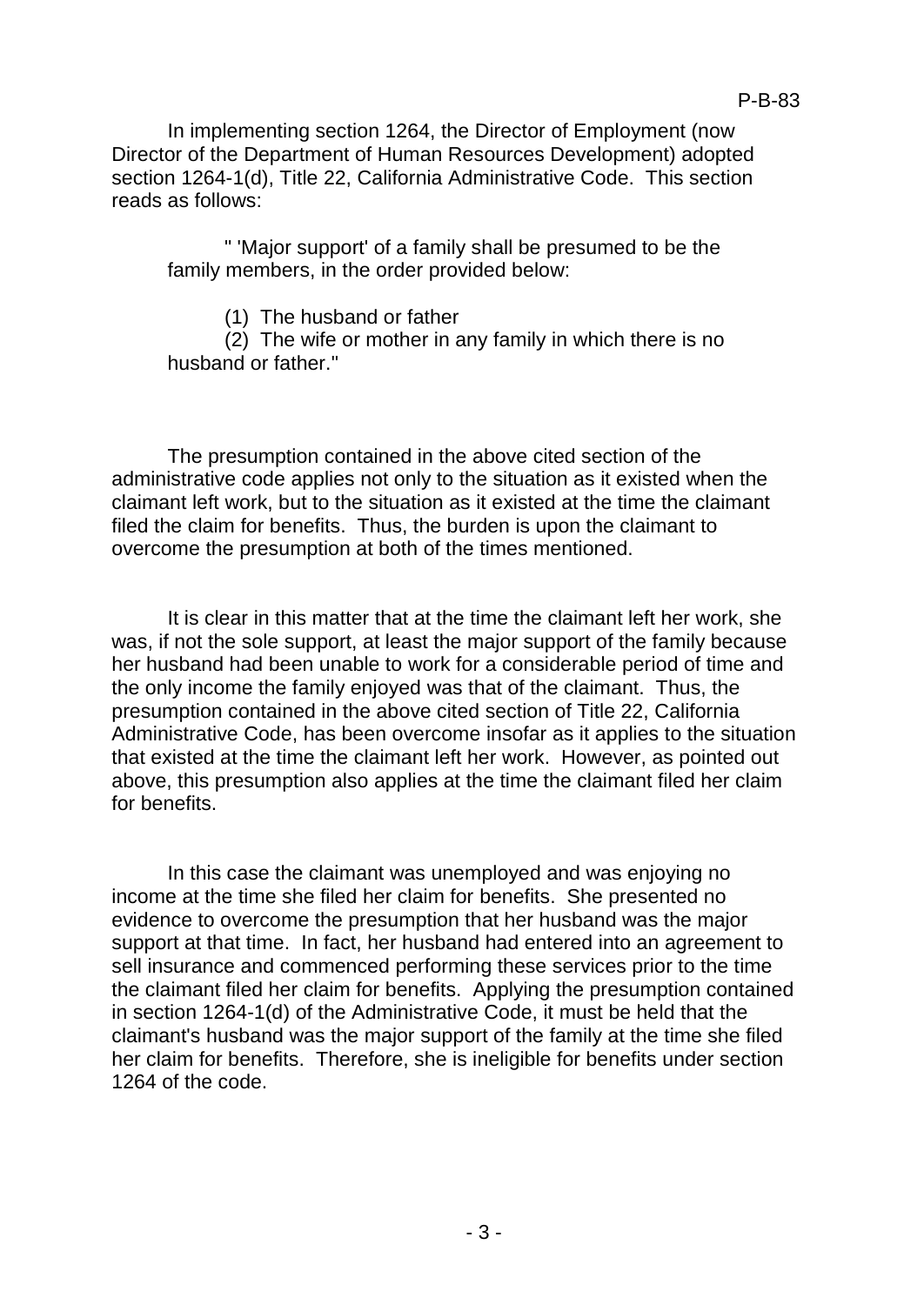Since no appeal has been taken from the issues under sections 1256, 1030 and 1032 of the code, we will make no findings in regard to these sections and the referee's decision relative to these sections shall stand.

## **DECISION**

The decision of the referee is modified. The claimant is ineligible for benefits under section 1264 of the code. The claimant is not subject to disqualification under section 1256 of the code and the employer's reserve account is not relieved of charges under section 1032 of the code.

Sacramento, California, August 20, 1970

## CALIFORNIA UNEMPLOYMENT INSURANCE APPEALS BOARD

ROBERT W. SIGG, Chairman

CLAUDE MINARD

JOHN B. WEISS

DISSENTING - Written Opinion Attached

LOWELL NELSON

DON BLEWETT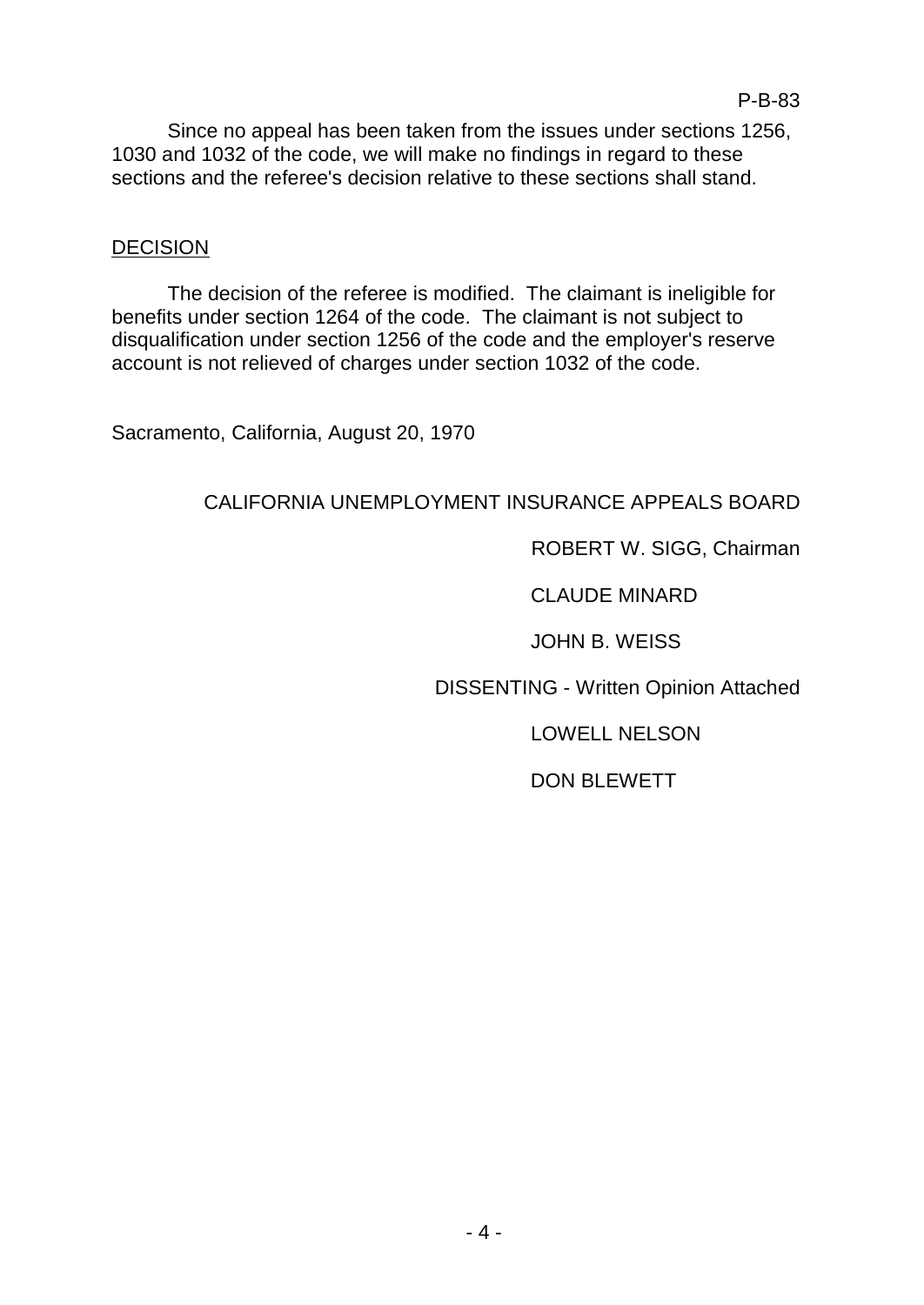#### DISSENTING OPINION

The majority has based their opinion on the conclusion that the claimant has not overcome the presumption contained in section 1264-1(d), Title 22, California Administrative Code. With this we do not agree.

The California Evidence Code, in section 601, classifies presumptions as follows:

"601. Classification of presumptions. A presumption is either conclusive or rebuttable. Every rebuttable presumption is either (a) a presumption affecting the burden of producing evidence or (b) a presumption affecting the burden of proof."

It is clear that the presumption in section 1264-1(d) is not conclusive but is rebuttable. The Evidence Code defines a presumption affecting the burden of producing evidence as follows:

"603. Presumption affecting the burden of producing evidence defined. A presumption affecting the burden of producing evidence is a presumption established to implement no public policy other than to facilitate the determination of the particular action in which the presumption is applied."

Presumptions affecting the burden of proof are defined as follows:

"605. Presumption affecting the burden of proof defined. A presumption affecting the burden of proof is a presumption established to implement some public policy other than to facilitate the determination of the particular action in which the presumption is applied, such as the policy in favor of the legitimacy of children, the validity of marriage, the stability of titles to property, or the security of those who entrust themselves or their property to the administration of others."

In our opinion the presumption contained in section 1264-1(d) is one affecting the burden of producing evidence because there is no strong public policy behind section 1264 of the Unemployment Insurance Code such as the policy in favor of the legitimacy of children, the validity of marriage, etc.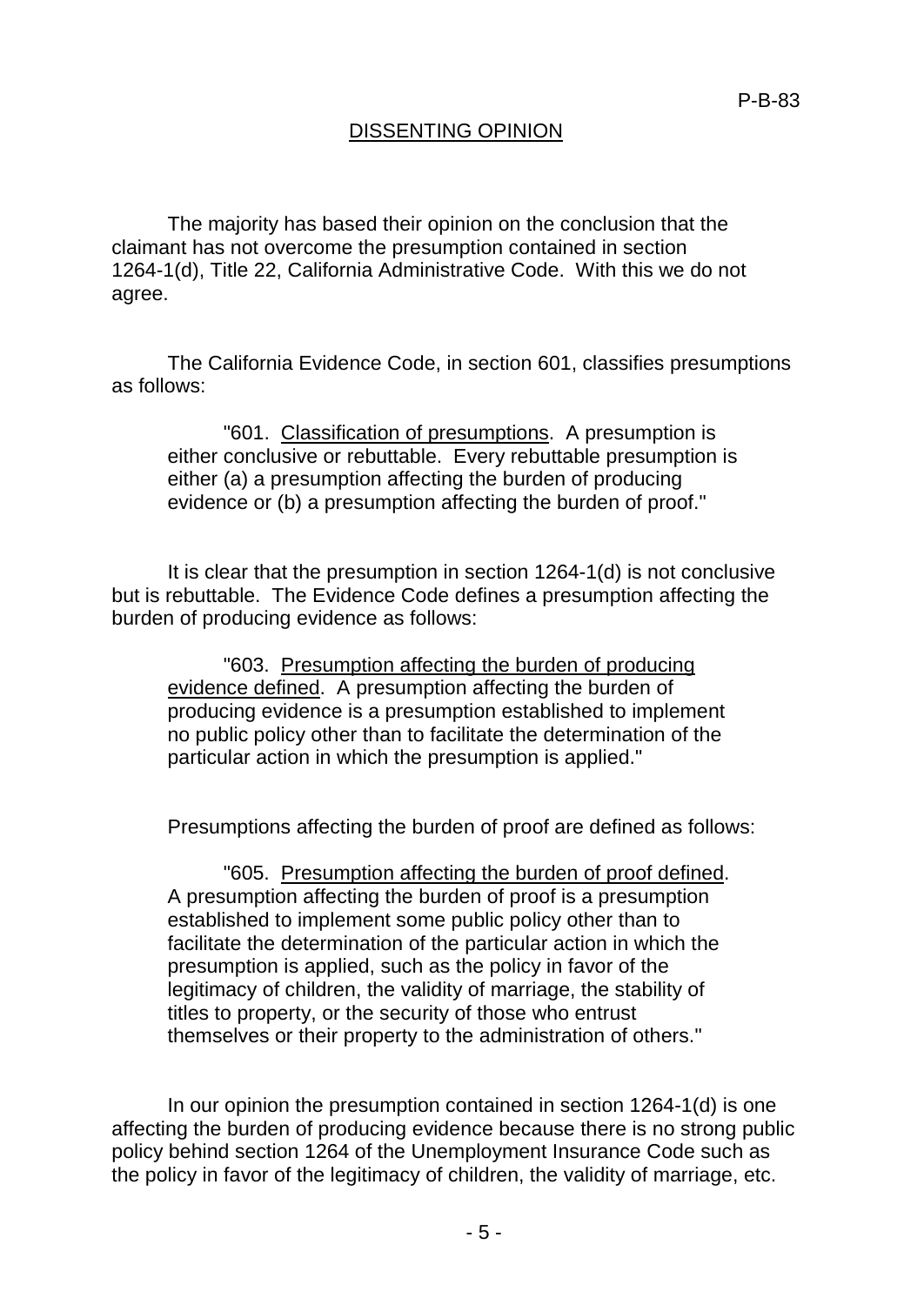It was pointed out in Loew's Inc. v. California Employment Stabilization Commission (76 Cal. App. 2d 231; 172 Pac. 2d 938) that the burden is upon the claimant to establish his or her eligibility for unemployment benefits. The claimant in this matter met this burden because after she filed her claim for benefits the Department investigated her eligibility thoroughly and issued a determination holding the claimant eligible for benefits and section 664 of the Evidence Code provides in part that "It is presumed that official duty has been regularly performed. . . ."

The employer filed the appeal to the referee from the Department's determination and the burden was on the employer to produce evidence to overcome the findings of the Department. The only evidence the employer produced was to show that sometime after the claimant left work, her husband commenced performing services presumably as an insurance salesman.

The "escape clause" in section 1264 of the Unemployment Insurance Code reads as follows:

". . . The provisions of this section shall not be applicable if the individual at the time of such voluntary leaving was and at the time of filing a claim for benefits is the sole or major support of his or her family." (emphasis added)

Thus, in applying this section of the code we must concern ourselves with who the sole or major support of the family was at the time of leaving work not during the week or the month in which the employment was terminated, but at the time. Likewise, we must ascertain who the sole or major support of the family was at the time, not during the week or month, but at the time of filing the claim for benefits.

One of the Maxims of Jurisprudence contained in the California Civil Code at section 3547 provides that "A thing continues to exist as long as is usual with things of that nature."

Accordingly, if a claimant was the sole or major support of the family at the time of leaving work but at the time the claim was filed her husband was working but would not receive his pay until after 30 days of employment, we would hold that she remained the sole or major support until such a time as he received some expendable income. Actually the length of time does not matter, whether it be 30 days, ten days or one day, so long as the husband